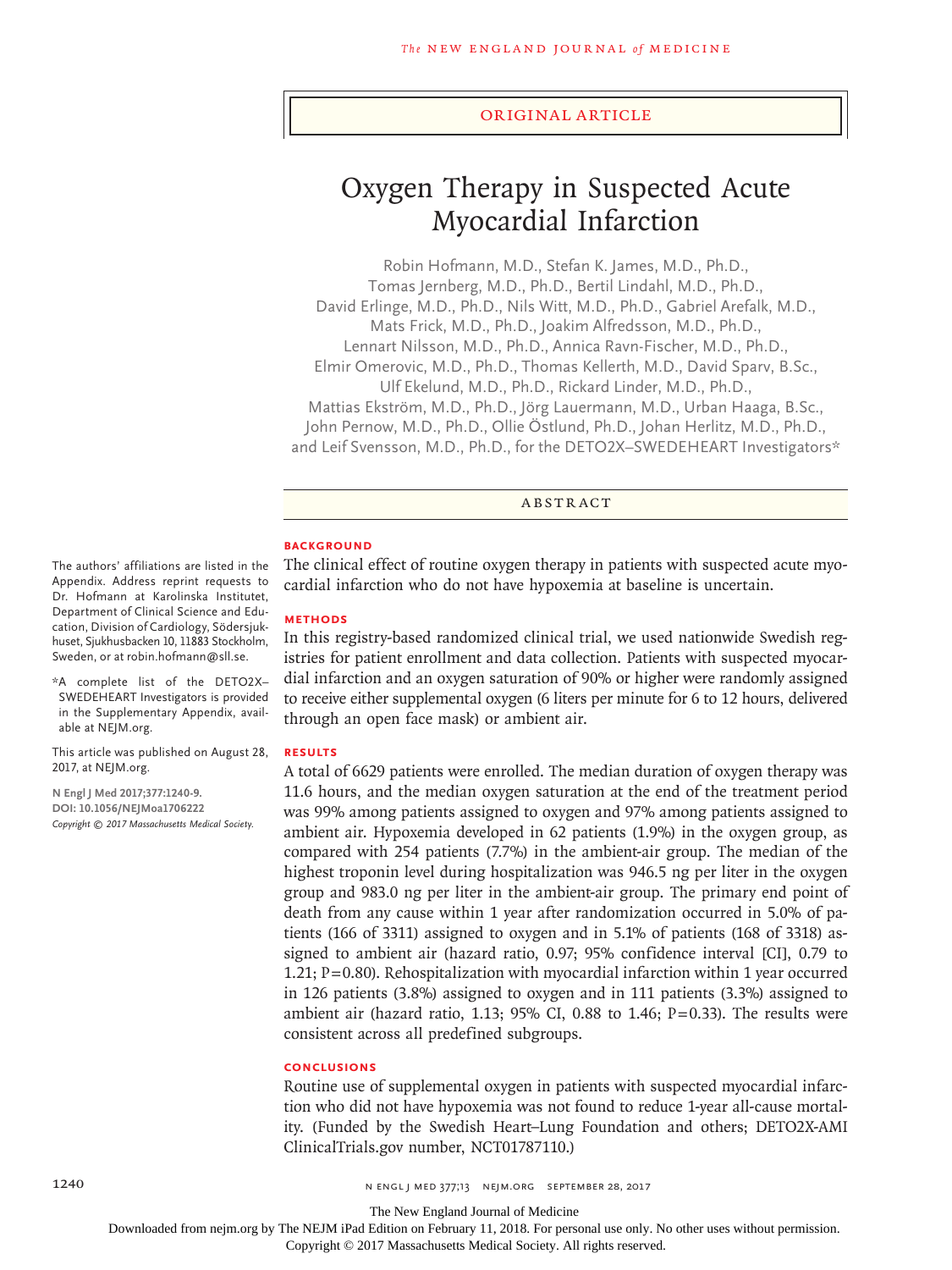**MEX YOCARDIAL INFARCTION IS CAUSED**<br>by a mismatch of oxygen and substrate<br>that leads to ischemia and ultimately to cell by a mismatch of oxygen and substrate supply and demand in the myocardium death. Therefore, for more than a century, supplemental oxygen has been used routinely in the treatment of patients with suspected acute  $myocardial$  infarction<sup>1</sup> and is recommended in clinical guidelines.2,3 The rationale behind oxygen therapy is to increase oxygen delivery to the ischemic myocardium and thereby limit infarct size and subsequent complications. The basis for this practice is limited to experimental laboratory data and small clinical studies.<sup>4-6</sup> However, above-normal oxygen levels in the blood can cause coronary vasoconstriction<sup>7</sup> and increase the production of reactive oxygen species,<sup>8</sup> potentially contributing to reperfusion injury. Such a negative effect is supported by the Australian Air Versus Oxygen in Myocardial Infarction (AVOID) trial, which reported larger infarct sizes in patients with ST-segment elevation myocardial infarction (STEMI) who received oxygen than in those who did not receive oxygen.<sup>9</sup> Furthermore, an updated Cochrane report<sup>10</sup> from 2016 did not show any evidence supporting the routine use of oxygen in the treatment of patients with myocardial infarction. Trials powered to assess hard clinical end points with regard to oxygen use in this context are lacking. Thus, the efficacy of routine oxygen therapy in patients with myocardial infarction remains highly uncertain.

We therefore conducted a registry-based randomized clinical trial to evaluate the effect of oxygen therapy on all-cause mortality at 1 year among patients with suspected myocardial infarction who did not have hypoxemia at baseline.

# Methods

# **Trial Design**

The Determination of the Role of Oxygen in Suspected Acute Myocardial Infarction (DETO2X-AMI) trial was a multicenter, parallel-group, open-label, registry-based, randomized, controlled trial in which routine supplemental oxygen therapy was compared with ambient air in the treatment of patients with suspected myocardial infarction who did not have hypoxemia at baseline. The trial used the national comprehensive Swedish Web System for Enhancement and Development of Evidence-Based Care in Heart Disease Evaluated According to Recommended Therapies (SWEDEHEART)

(see the Supplementary Appendix, available with the full text of this article at  $NEJM.org$ <sup>11</sup> for patient enrollment and data collection.

The trial design and methods have been described and published previously.<sup>12</sup> Approval of the protocol was obtained from the regional ethics review board in Gothenburg and the Swedish Medical Products Agency. The trial sponsor was the Karolinska Institutet. Trial and data management, monitoring, and statistical analyses were performed at the Uppsala Clinical Research Center at Uppsala University. The trial was conducted and the manuscript written by the authors (details are provided in the Supplementary Appendix), who decided to submit the manuscript for publication. The authors vouch for the accuracy and completeness of the data and all analyses and for the fidelity of the trial to the protocol and statistical analysis plan, which are available at NEJM.org. The funding agencies had no access to the trial data and no role in the trial design, implementation, or reporting. No sponsorship or funding from industry or forprofit sources was received for the trial.

# **Patients**

Patients who presented to the ambulance services, emergency departments, coronary care units, or catheterization laboratories of participating hospitals were evaluated for eligibility. Trial participants were required to be 30 years of age or older and to have symptoms suggestive of myocardial infarction (defined as chest pain or shortness of breath) for less than 6 hours, an oxygen saturation of 90% or higher on pulse oximetry, and either electrocardiographic changes indicating ischemia<sup>13</sup> or elevated cardiac troponin  $T$  or I levels on admission (i.e., above the locally defined decision limit for the identification of myocardial infarction). To allow complete follow-up through the Swedish National Population Registry, only Swedish citizens who had a unique personal identification number were enrolled.

Patients who were receiving ongoing oxygen therapy, as well as those who presented with a cardiac arrest or had a cardiac arrest between presentation and enrollment (for whom high-flow oxygen therapy would normally be provided), were excluded. If supplemental oxygen therapy had been administered for less than 20 minutes before evaluation for enrollment, a new evaluation was allowed after discontinuation of oxygen delivery and 10 minutes of washout.





*A Quick Take is available at NEJM.org*

The New England Journal of Medicine

Downloaded from nejm.org by The NEJM iPad Edition on February 11, 2018. For personal use only. No other uses without permission.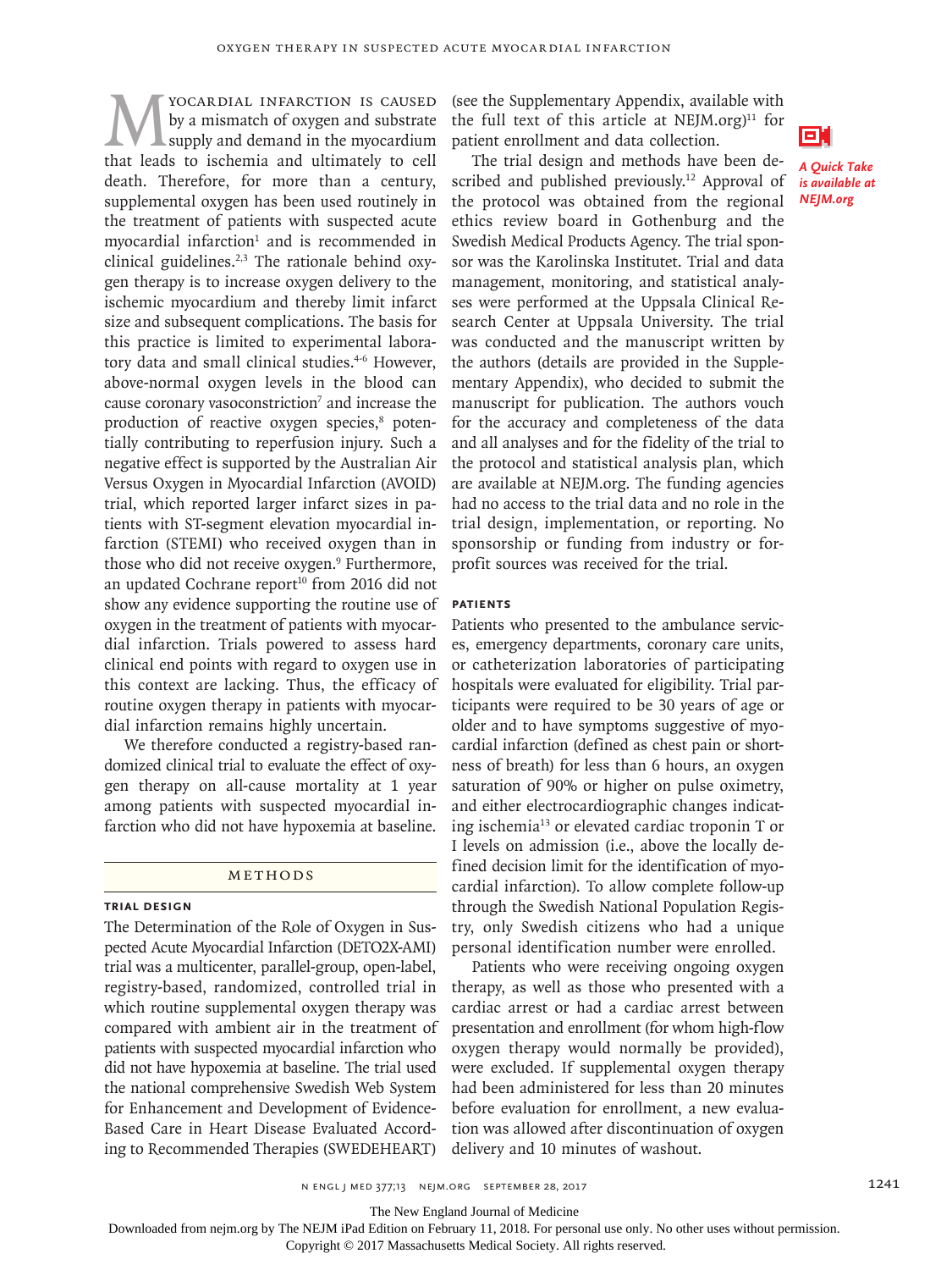# **Trial Procedures**

Patients who met all inclusion criteria and no exclusion criteria were asked to provide oral consent followed by written confirmation within 24 hours, as described in the Supplementary Appendix. After oral consent was obtained, patients were randomly assigned to receive either oxygen therapy (at 6 liters per minute for 6 to 12 hours delivered through an open face mask) or ambient air. Unrestricted 1:1 randomization following a computer-generated list was performed with the use of an online randomization module embedded in SWEDEHEART. For patients in the oxygen group, oxygen therapy was initiated directly on site immediately after randomization.

Any treatment outside the trial protocol was left to the discretion of the treating physician. Oxygen saturation was documented at the beginning and at the end of the treatment period. If it was deemed clinically necessary, particularly in cases of hypoxemia (defined as an oxygen saturation <90%) caused by circulatory or respiratory failure, supplemental oxygen outside the protocol was provided, which was reported separately.

# **End Points and Follow-up**

The primary end point was death from any cause within 365 days after randomization, assessed in the intention-to-treat population. Secondary end points included death from any cause within 30 days after randomization, rehospitalization with myocardial infarction, rehospitalization with heart failure, and cardiovascular death (as described in the Supplementary Appendix), as well as composites of these end points, assessed at 30 days and 365 days.

Analyses of death, rehospitalization with myocardial infarction, and the composite of death or rehospitalization with myocardial infarction are included in this report. Data on the end points of rehospitalization with heart failure and cardiovascular death are not available from SWEDEHEART and must be obtained from the Swedish National Inpatient and Outpatient Registries. Owing to a delay of up to 12 months from the date of database lock for the Swedish National Board of Health and Welfare to make these data available, analyses of these end points are not included in this report.

Mortality data were obtained from the Swedish National Population Registry, which includes the vital status of all Swedish citizens. All other variables were obtained from SWEDEHEART, which is monitored on a regular basis.<sup>11</sup> Diagnoses at discharge are listed according to codes from the *International Classification of Diseases, 10th Revision* (ICD-10).

The end of follow-up was December 30, 2016, which was 365 days after the last patient underwent randomization. To allow for any lag in registry reporting, the final database was extracted from SWEDEHEART on February 28, 2017, including data on any linked deaths that occurred through December 30, 2016, and reported in the population registry as of February 14, 2017. Five patients who were never included in SWEDEHEART were followed up manually for data on mortality by the investigators in January 2017. No central adjudication or trial-specific patient follow-up was performed.

Through restriction of access to the randomization list to authorized SWEDEHEART personnel, the trial team and steering committee were kept unaware of the study-group assignments until the locking of the database. Accumulated data without study-group information were available for the monitoring of progress throughout the trial.

# **Statistical Analysis**

The sample size was calculated from published data14,15 and analyses from SWEDEHEART for the years 2005 through 2010. The 1-year total mortality among patients with myocardial infarction was estimated to be 14.4%. A clinically relevant effect of supplemental oxygen was defined as a 20% lower relative risk of death from any cause within 1 year in the oxygen group than in the ambient-air group. With the chisquare test, to be able to reject the null hypothesis at a significance level of 0.05 (two-sided) with a power of 0.90, a total of 2856 patients per group were needed. To control for patients crossing over or not completing the trial, the planned sample size was increased to 3300 patients per group, which resulted in a total of 6600 patients.

The results were analyzed according to the intention-to-treat principle.16 Randomization numbers assigned unintentionally, such as by clicking the wrong box or randomly assigning the wrong patient record in SWEDEHEART, were recorded in the clean file documentation and removed from the analysis database. A supplementary per-protocol analysis was conducted in which patients were excluded if they were

The New England Journal of Medicine

Downloaded from nejm.org by The NEJM iPad Edition on February 11, 2018. For personal use only. No other uses without permission.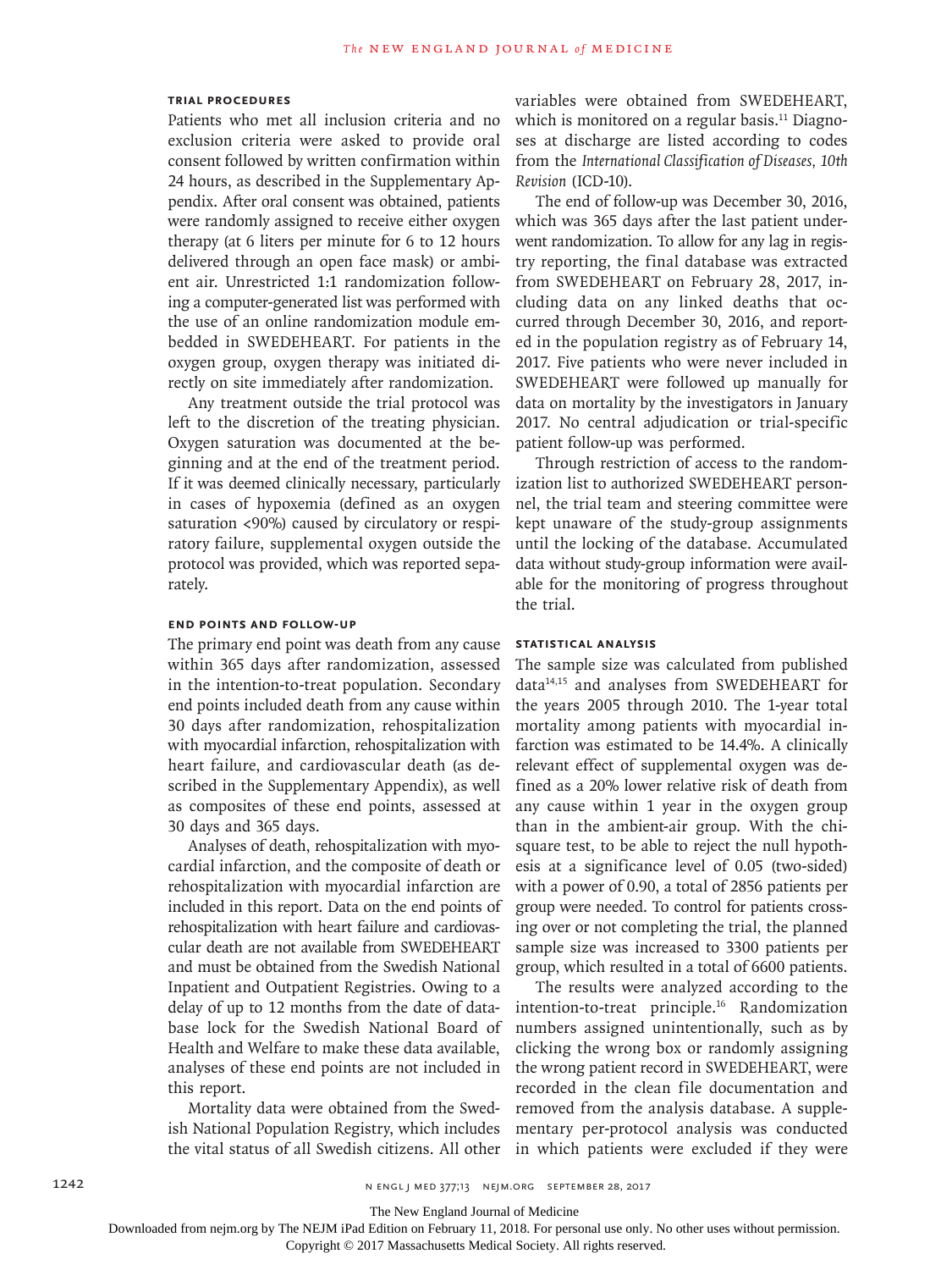reported as having not completed participation in the trial through the end of the treatment period, unless the noncompletion was due to hypoxemia.

The time-to-event analysis of death from any cause within 365 days after randomization is presented as Kaplan–Meier curves. Hazard ratios were calculated with the use of a Cox proportional-hazards model, with adjustment for age in years (as a linear covariate on the log-hazard scale) and sex.<sup>17</sup> Estimates of differences between the study groups are presented with twotailed 95% confidence intervals and associated P values. A two-tailed P value of less than 0.05 was considered to indicate statistical significance. Eleven prespecified subgroup analyses (as defined in the Supplementary Appendix) were performed with the use of proportional-hazards models with adjustment for age and sex and formal tests for interaction. All analyses were conducted with SAS software, version 9.4 (SAS Institute).

#### **RESULTS**

#### **Trial Population**

Of the 69 hospitals in Sweden with acute cardiac care facilities, 35 participated in the trial. Between April 13, 2013, and December 30, 2015, a total of 6629 patients with suspected myocardial infarction were enrolled and included in the intention-to-treat analysis (Fig. 1). Twenty-one randomization numbers that were assigned by mistake were discarded.

Overall, 6243 patients (94.2%) were enrolled because of chest pain, and 140 patients (2.1%) were enrolled because of shortness of breath. A total of 4433 patients (66.9%) arrived at the hospital by ambulance. The median time from symptom onset to randomization (data were available for 5685 patients) was 245 minutes in the oxygen group and 250 minutes in the ambient-air group (Table 1).

The baseline characteristics and clinical presentation of all the patients, as well as the final diagnoses, are provided in Table 1. The final diagnosis was myocardial infarction in 5010 patients (75.6%) (including 2952 patients [44.5%] with STEMI), angina pectoris in 374 (5.6%), other cardiac disease in 511 (7.7%), pulmonary disease in 32 (0.5%), unspecified chest pain in 492 (7.4%), and another, noncardiovascular condition in 210 (3.2%).



#### **Figure 1. Enrollment, Randomization, and Analysis.**

Eligible patients with suspected myocardial infarction who presented to the ambulance service, emergency departments, coronary care units, or catheterization laboratories of participating hospitals were evaluated for inclusion. Shown are the numbers of patients who were enrolled in the trial, randomly assigned to a study group, and followed up during the trial period. DETO2X-AMI denotes Determination of the Role of Oxygen in Suspected Acute Myocardial Infarction trial.

#### **Procedural Data**

Data on medication, procedures, and complications during the hospitalization period are provided in Table 2. At the time of randomization, the median oxygen saturation was 97%. Overall, 3311 patients were assigned to receive oxygen and 3318 patients were assigned to receive ambient air. The median duration of oxygen therapy was 11.64 hours, with a median oxygen saturation at the end of the treatment period of 99% among patients assigned to oxygen and 97% among patients assigned to ambient air (P<0.001).

In total, 316 patients (4.8%) received supplemental oxygen outside the trial because of the development of hypoxemia (resulting from any cause, including cardiac arrest or circulatory or respiratory failure), including 62 patients (1.9%) assigned to oxygen and 254 patients (7.7%) as-

n engl j med 377;13 nejm.org September 28, 2017 1243

The New England Journal of Medicine

Downloaded from nejm.org by The NEJM iPad Edition on February 11, 2018. For personal use only. No other uses without permission.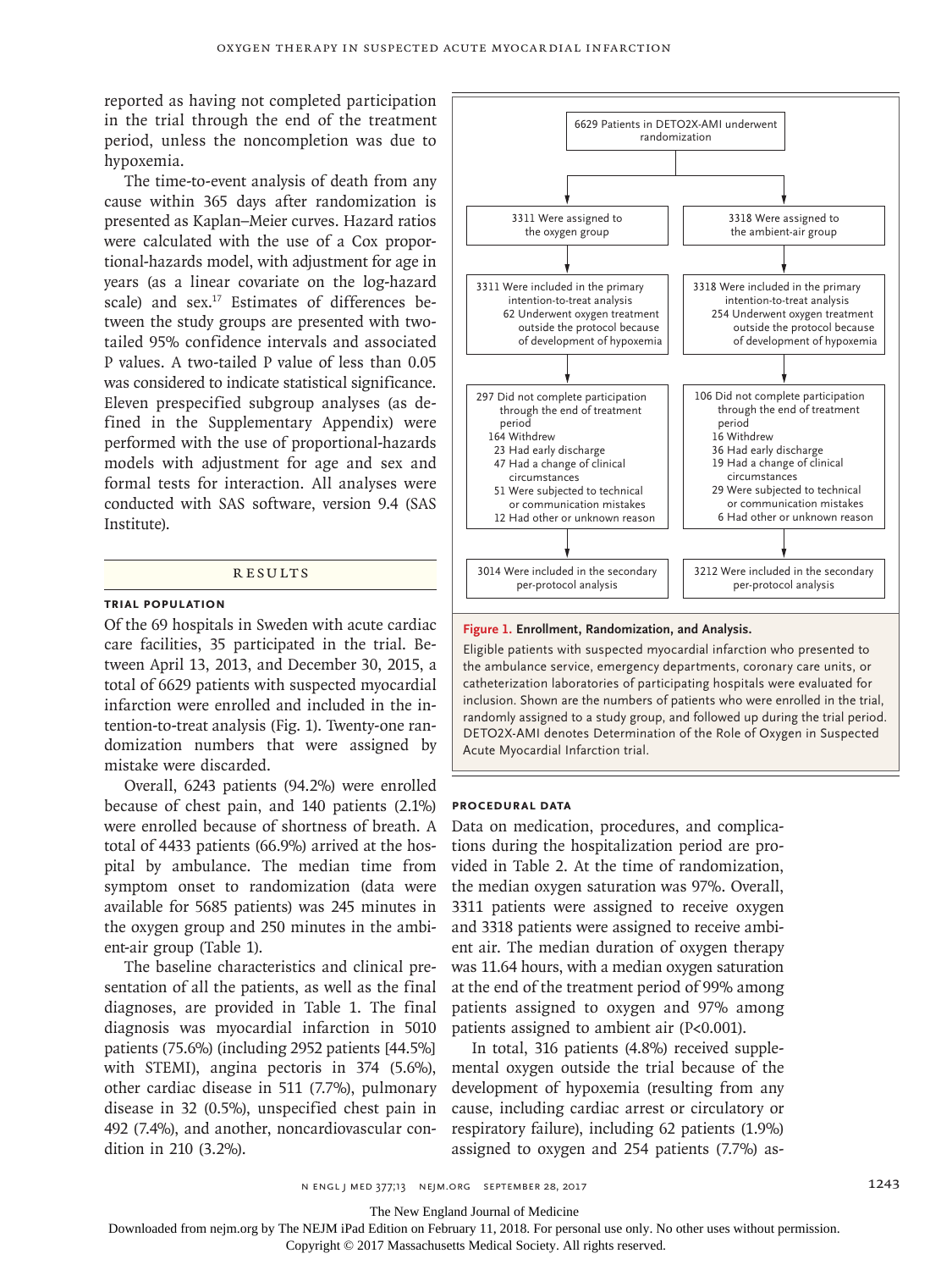| Table 1. Baseline Characteristics, Clinical Presentation, and Final Diagnoses.* |                                             |                                          |                                             |                                          |  |
|---------------------------------------------------------------------------------|---------------------------------------------|------------------------------------------|---------------------------------------------|------------------------------------------|--|
| Characteristic                                                                  | Oxygen Group<br>$(N=3311)$                  |                                          | <b>Ambient-Air Group</b><br>$(N = 3318)$    |                                          |  |
|                                                                                 | Value among Patients<br>with Data Available | No. (%) of Patients<br>with Missing Data | Value among Patients<br>with Data Available | No. (%) of Patients<br>with Missing Data |  |
| Median age $( IQR)$ - yr                                                        | 68.0 (59.0-76.0)                            | 0                                        | 68.0 (59.0-76.0)                            | $\mathbf 0$                              |  |
| Male sex - no. $(%)$                                                            | 2264 (68.4)                                 | 0                                        | 2342 (70.6)                                 | $\mathbf 0$                              |  |
| Body-mass index <sup>+</sup>                                                    | $27.1 \pm 4.4$                              | 92(2.8)                                  | $27.2 + 4.4$                                | 105(3.2)                                 |  |
| Current smoker - no. (%)                                                        | 704 (21.3)                                  | 129(3.9)                                 | 721 (21.7)                                  | 127(3.8)                                 |  |
| Hypertension - no. (%)                                                          | 1575(47.6)                                  | 42(1.3)                                  | 1559 (47.0)                                 | 39(1.2)                                  |  |
| Diabetes mellitus - no. (%)                                                     | 589 (17.8)                                  | 24(0.7)                                  | 644 (19.4)                                  | 31(0.9)                                  |  |
| Previous cardiovascular disease - no. (%)                                       |                                             |                                          |                                             |                                          |  |
| Myocardial infarction                                                           | 682 (20.6)                                  | 29 (0.9)                                 | 667 (20.1)                                  | 33(1.0)                                  |  |
| PCI                                                                             | 525 (15.9)                                  | 36(1.1)                                  | 549 (16.5)                                  | 37(1.1)                                  |  |
| CABG                                                                            | 208 (6.3)                                   | 32(1.0)                                  | 206(6.2)                                    | 36(1.1)                                  |  |
| Cause of admission - no. (%)                                                    |                                             | 28(0.8)                                  |                                             | 30(0.9)                                  |  |
| Chest pain                                                                      | 3123 (94.3)                                 |                                          | 3120 (94.0)                                 |                                          |  |
| Dyspnea                                                                         | 63(1.9)                                     |                                          | 77(2.3)                                     |                                          |  |
| Cardiac arrest                                                                  | $1 (-0.1)$                                  |                                          | $1 (-0.1)$                                  |                                          |  |
| Medication at admission - no. (%)                                               |                                             |                                          |                                             |                                          |  |
| Aspirin                                                                         | 904 (27.3)                                  | 44 $(1.3)$                               | 961 (29.0)                                  | 49 (1.5)                                 |  |
| P2Y <sub>12</sub> receptor inhibitor                                            | 177(5.3)                                    | 43(1.3)                                  | 173(5.2)                                    | 51(1.5)                                  |  |
| Beta-blocker                                                                    | 1030(31.1)                                  | 54(1.6)                                  | 1052 (31.7)                                 | 58 (1.7)                                 |  |
| <b>Statin</b>                                                                   | 884 (26.7)                                  | 48(1.4)                                  | 895 (27.0)                                  | 47(1.4)                                  |  |
| ACE inhibitor or angiotensin II blocker                                         | 1186 (35.8)                                 | 55(1.7)                                  | 1237 (37.3)                                 | 62 (1.9)                                 |  |
| Calcium blocker                                                                 | 617(18.6)                                   | 53(1.6)                                  | 615 (18.5)                                  | 59 $(1.8)$                               |  |
| Diuretic                                                                        | 543 (16.4)                                  | 55 $(1.7)$                               | 525 (15.8)                                  | 54(1.6)                                  |  |
| Median time from symptom onset to ran-<br>domization (IQR) - min                | 245.0 (135.0-450.0)                         | 481 (14.5)                               | 250 (134.0-458.0)                           | 463 (14.0)                               |  |
| Ambulance transportation - no. (%)                                              | 2215 (66.9)                                 | 47(1.4)                                  | 2218 (66.8)                                 | 39 (1.2)                                 |  |
| Vital signs at presentation                                                     |                                             |                                          |                                             |                                          |  |
| Systolic blood pressure - mm Hg*                                                | $150.3 + 27.8$                              | 28(0.8)                                  | $148.7 \pm 28.0$                            | 28(0.8)                                  |  |
| Heart rate - beats/min                                                          | $78.6 \pm 19.3$                             | 27(0.8)                                  | $78.1 \pm 19.5$                             | 27(0.8)                                  |  |
| Median oxygen saturation (IQR) $-$ %                                            | $97(95-98)$                                 | 0                                        | 97 (95-98)                                  | 0                                        |  |
| Final diagnosis - no. (%) §                                                     |                                             | 0                                        |                                             | $\mathbf 0$                              |  |
| Myocardial infarction                                                           | 2485 (75.1)                                 |                                          | 2525 (76.1)                                 |                                          |  |
| <b>STEMI</b>                                                                    | 1431 (43.2)                                 |                                          | 1521 (45.8)                                 |                                          |  |
| Angina pectoris                                                                 | 189(5.7)                                    |                                          | 185 (5.6)                                   |                                          |  |
| Other cardiac diagnosis                                                         | 254(7.7)                                    |                                          | 257(7.7)                                    |                                          |  |
| Atrial fibrillation                                                             | 52(1.6)                                     |                                          | 44 $(1.3)$                                  |                                          |  |
| Heart failure                                                                   | 43(1.3)                                     |                                          | 40(1.2)                                     |                                          |  |
| Cardiomyopathy                                                                  | 48(1.4)                                     |                                          | 46(1.4)                                     |                                          |  |
| Perimyocarditis                                                                 | 32(1.0)                                     |                                          | 43(1.3)                                     |                                          |  |
| Pulmonary embolism                                                              | 7(0.2)                                      |                                          | 9(0.3)                                      |                                          |  |

1244 **n engl j med 377;13** nejm.org September 28, 2017

The New England Journal of Medicine

Downloaded from nejm.org by The NEJM iPad Edition on February 11, 2018. For personal use only. No other uses without permission.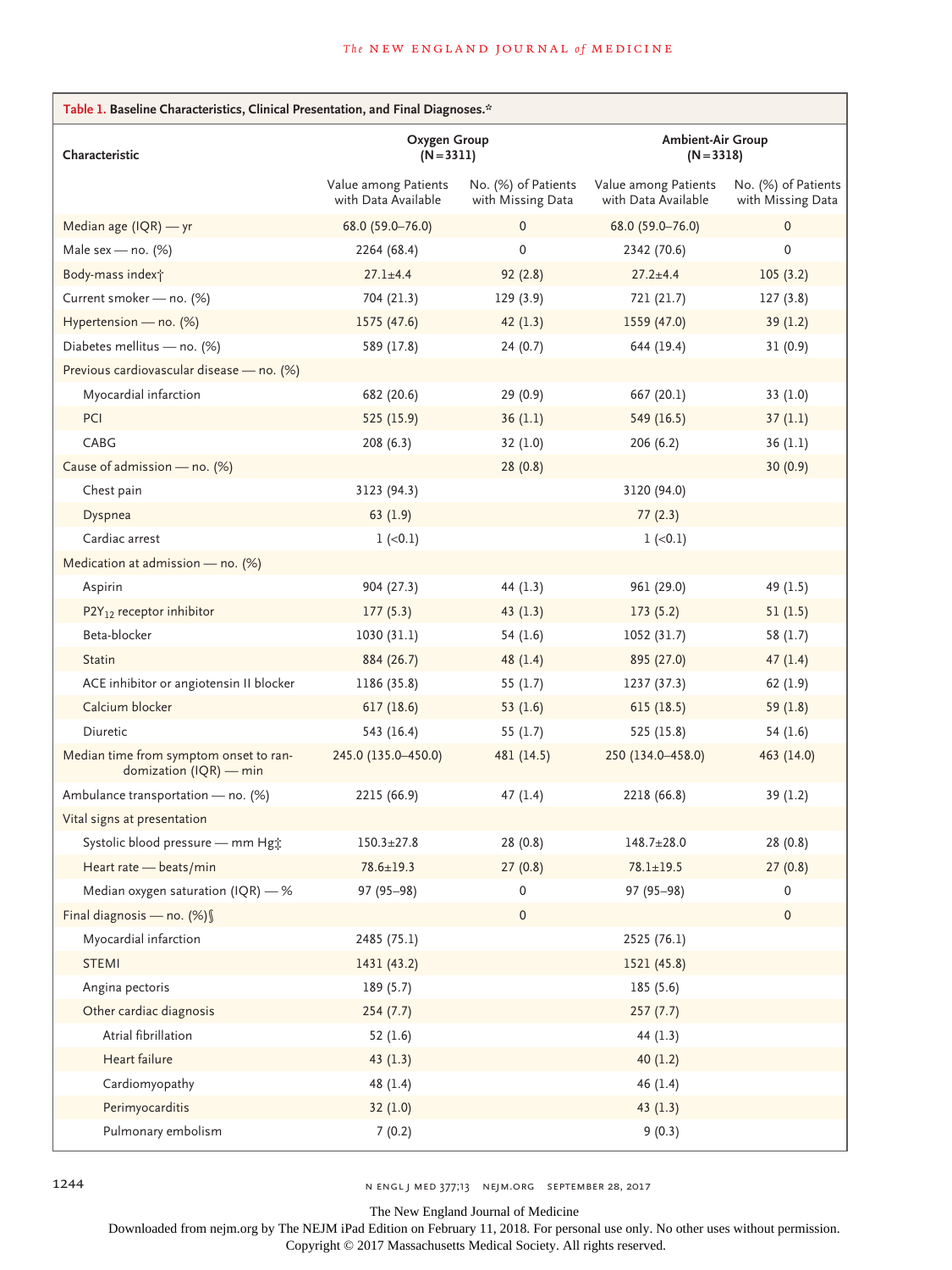| Table 1. (Continued.)              |                                             |                                          |                                             |                                          |
|------------------------------------|---------------------------------------------|------------------------------------------|---------------------------------------------|------------------------------------------|
| Characteristic                     | Oxygen Group<br>$(N = 3311)$                |                                          | <b>Ambient-Air Group</b><br>$(N = 3318)$    |                                          |
|                                    | Value among Patients<br>with Data Available | No. (%) of Patients<br>with Missing Data | Value among Patients<br>with Data Available | No. (%) of Patients<br>with Missing Data |
| Pulmonary disease                  | 17(0.5)                                     |                                          | 15(0.5)                                     |                                          |
| Pneumonia                          | 8(0.2)                                      |                                          | 7(0.2)                                      |                                          |
| COPD or asthma                     | 2(0.1)                                      |                                          | 2(0.1)                                      |                                          |
| Unspecified chest pain             | 258 (7.8)                                   |                                          | 234(7.1)                                    |                                          |
| Other, noncardiovascular diagnosis | 108(3.3)                                    |                                          | 102(3.1)                                    |                                          |
| Musculoskeletal pain               | 7(0.2)                                      |                                          | 14(0.4)                                     |                                          |

\* Plus–minus values are means ±SD. There were no significant differences in baseline characteristics between the oxygen group and the ambient-air group, except as otherwise noted. ACE denotes angiotensin-converting enzyme, CABG coronary-artery bypass grafting, COPD chronic obstructive pulmonary disease, IQR interquartile range, PCI percutaneous coronary intervention, and STEMI ST-segment elevation myocardial infarction.

† The body-mass index is the weight in kilograms divided by the square of the height in meters.

‡ The difference between the oxygen group and the ambient-air group was significant (P<0.05).

§ The most common diagnoses are shown. Final diagnoses were classified according to the *International Classification of Diseases, 10th Revision* (ICD-10). The ICD-10 code or codes included in the final diagnoses were as follows: angina pectoris, I.20; atrial fibrillation, I.48; cardiomyopathy, I.42; COPD or asthma, J44 and J45; heart failure, I.50; myocardial infarction, I.21 and I.22; musculoskeletal pain, M.54 and M.79; other cardiac diagnosis, I codes other than I.20, I.21, and I.22; perimyocarditis, I.30 and I.40; pneumonia, J.15 and J.16; pulmonary disease, J codes; pulmonary embolism, I.26; and unspecified chest pain, R.07.

403 (6.1%) patients did not complete participation in the trial in their randomly assigned study group through the end of the treatment period, including 297 patients assigned to oxygen (the most common reason for noncompletion was the patient declining to continue oxygen therapy) and 106 patients assigned to ambient air (Fig. 1, and the Supplementary Appendix). The per-protocol analysis included 3014 patients (91.0%) assigned to oxygen and 3212 patients (96.8%) assigned to ambient air (Fig. 1). Intravenous inotropic agents were used in 46 patients (1.4%) assigned to oxygen and 70 patients (2.1%) assigned to ambient air  $(P=0.02)$ .

# **Clinical Outcomes**

Follow-up data on mortality were obtained for all patients from the records of the Swedish National Population Registry (see the Supplementary Appendix). Among patients who were randomly assigned to receive oxygen, 5.0% (166 of 3311) died within 1 year after randomization, as compared with 5.1% (168 of 3318) randomly assigned to ambient air (hazard ratio, 0.97; 95% confidence interval [CI],  $0.79$  to  $1.21$ ;  $P=0.80$ ] (Fig. 2 and Table 3, and Fig. S1 in the Supplementary Appendix). The corresponding 1-year

signed to ambient air (P<0.001). An additional mortality in the per-protocol population was 4.7% (141 of 3014) and 5.1% (163 of 3212), respectively (hazard ratio, 0.91; 95% CI, 0.72 to 1.14; P=0.40) (Fig. S1 in the Supplementary Appendix). The findings for the primary end point were consistent across all prespecified subgroups (Fig. S1 in the Supplementary Appendix).

> Rehospitalization with myocardial infarction within 1 year occurred in 126 patients (3.8%) assigned to the oxygen group and 111 patients (3.3%) assigned to the ambient-air group (hazard ratio, 1.13; 95% CI, 0.88 to 1.46; P=0.33). The composite end point of death from any cause or rehospitalization with myocardial infarction occurred in 275 patients (8.3%) in the oxygen group and 264 patients (8.0%) in the ambientair group (hazard ratio, 1.03; 95% CI, 0.87 to 1.22; P=0.70). No significant difference between the two groups was detected at 30 days with regard to death, rehospitalization with myocardial infarction, or the composite of these two end points. Data on the highest measured level of highly sensitive cardiac troponin T during hospitalization were available for 3976 of 5010 patients (79.4%) with confirmed myocardial infarction, and this measure did not differ significantly between the study groups (Table 3, and Fig. S2 in the Supplementary Appendix).

n engl j med 377;13 nejm.org September 28, 2017 1245

The New England Journal of Medicine

Downloaded from nejm.org by The NEJM iPad Edition on February 11, 2018. For personal use only. No other uses without permission.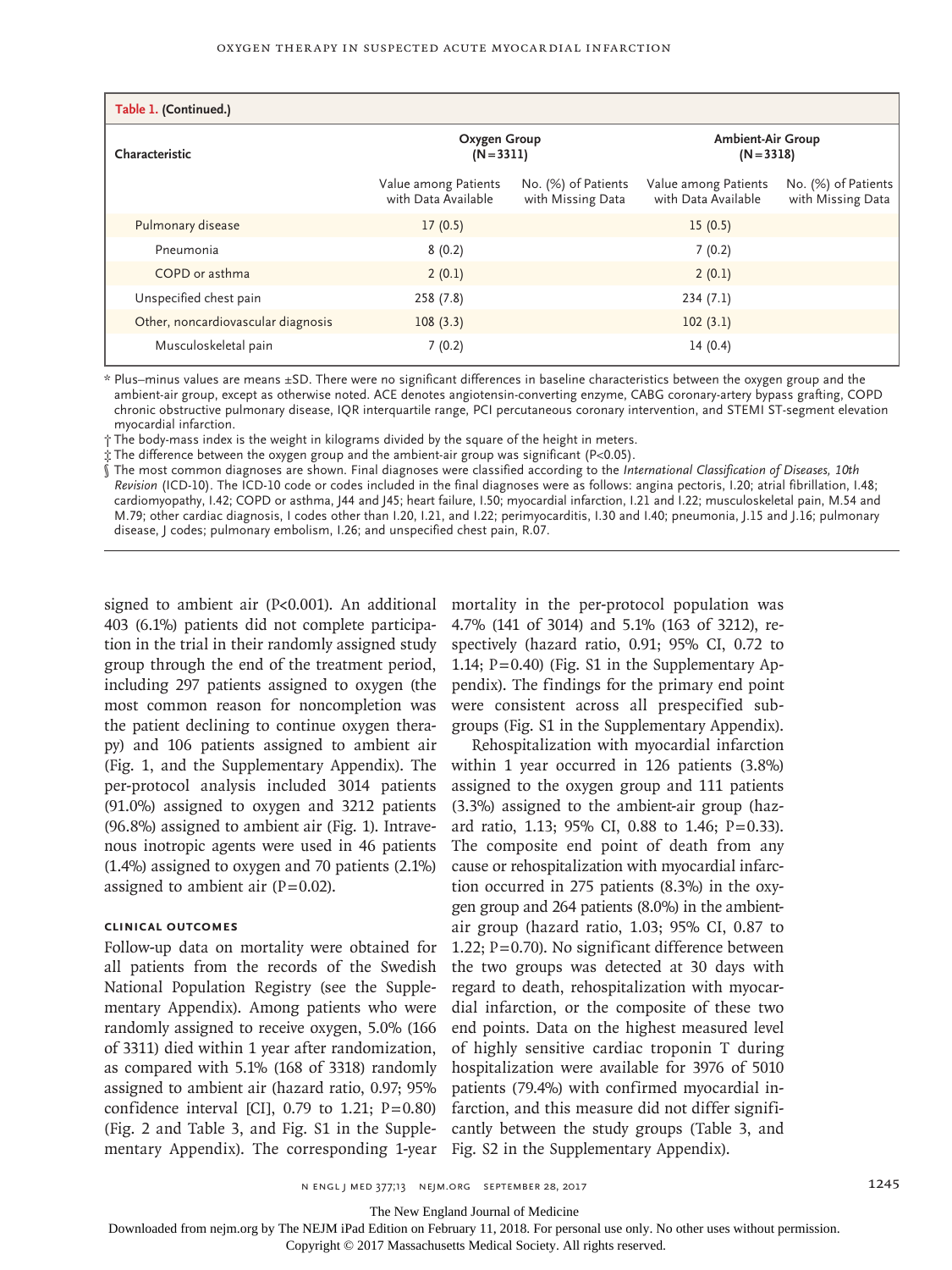| Table 2. Data on Procedures, Medication, and Complications during Hospitalization.*      |                                                |                                             |                                                |                                                    |         |
|------------------------------------------------------------------------------------------|------------------------------------------------|---------------------------------------------|------------------------------------------------|----------------------------------------------------|---------|
| Variable                                                                                 | Oxygen Group<br>$(N = 3311)$                   |                                             | <b>Ambient-Air Group</b><br>$(N = 3318)$       |                                                    | P Value |
|                                                                                          | Value among<br>Patients with<br>Data Available | No. (%) of<br>Patients with<br>Missing Data | Value among<br>Patients with<br>Data Available | No. (%) of<br>Patients with<br><b>Missing Data</b> |         |
| Median duration of oxygen therapy $(IQR)$ — hr                                           | $11.64(6.03-12.02)$                            | 243(7.3)                                    |                                                |                                                    |         |
| Received oxygen outside the protocol because<br>of development of hypoxemia - no.<br>(%) | 62(1.9)                                        | $\mathbf 0$                                 | 254(7.7)                                       | $\mathbf 0$                                        | < 0.001 |
| Median oxygen saturation at end of treatment<br>period (IQR) $-$ %                       | 99 (97-100)                                    | 569 (17.2)                                  | 97 (95-98)                                     | 563 (17.0)                                         | < 0.001 |
| Procedures - no. (%)                                                                     |                                                |                                             |                                                |                                                    |         |
| Coronary angiography                                                                     | 2797 (84.5)                                    | $\mathbf 0$                                 | 2836 (85.5)                                    | $\mathbf{0}$                                       | 0.26    |
| PCI                                                                                      | 2183 (65.9)                                    | $\mathbf 0$                                 | 2246 (67.7)                                    | $\mathbf 0$                                        | 0.13    |
| CABG                                                                                     | 96(2.9)                                        | 24(0.7)                                     | 110(3.3)                                       | 28(0.8)                                            | 0.51    |
| Median duration of hospital stay (range) -<br>days                                       | $3.0(0 - 68)$                                  | 0                                           | $3.0(0-95)$                                    | $\Omega$                                           | 0.87    |
| Medication - no. (%)                                                                     |                                                |                                             |                                                |                                                    |         |
| Intravenous diuretic                                                                     | 309 (9.3)                                      | 30 (0.9)                                    | 322 (9.7)                                      | 38(1.1)                                            | 0.58    |
| Intravenous inotropet                                                                    | 46(1.4)                                        | 33(1.0)                                     | 70(2.1)                                        | 42(1.3)                                            | 0.02    |
| Intravenous nitroglycerin                                                                | 252(7.6)                                       | 32(1.0)                                     | 221(6.7)                                       | 44 (1.3)                                           | 0.14    |
| Aspirin                                                                                  | 2758 (83.3)                                    | 54(1.6)                                     | 2803 (84.5)                                    | 55 $(1.7)$                                         | 0.16    |
| $P2Y_{12}$ receptor inhibitor                                                            | 2445 (73.8)                                    | 53 $(1.6)$                                  | 2463 (74.2)                                    | 54 (1.6)                                           | 0.62    |
| Beta-blocker                                                                             | 2702 (81.6)                                    | 54(1.6)                                     | 2752 (82.9)                                    | 52(1.6)                                            | 0.13    |
| <b>Statin</b>                                                                            | 2782 (84.0)                                    | 53 (1.6)                                    | 2765 (83.3)                                    | 55 $(1.7)$                                         | 0.46    |
| <b>ACE</b> inhibitor or ARB                                                              | 2586 (78.1)                                    | 53 $(1.6)$                                  | 2557(77.1)                                     | 55 $(1.7)$                                         | 0.32    |
| Calcium blocker                                                                          | 519 (15.7)                                     | 52(1.6)                                     | 547 (16.5)                                     | 54 (1.6)                                           | 0.36    |
| Diuretic                                                                                 | 607(18.3)                                      | 53 $(1.6)$                                  | 615(18.5)                                      | 53 $(1.6)$                                         | 0.82    |
| Complications - no. (%)                                                                  |                                                |                                             |                                                |                                                    |         |
| Reinfarction                                                                             | 17(0.5)                                        | 34(1.0)                                     | 15(0.5)                                        | 33(1.0)                                            | 0.72    |
| New-onset atrial fibrillation                                                            | 94 (2.8)                                       | 33(1.0)                                     | 103(3.1)                                       | 32(1.0)                                            | 0.53    |
| Atrioventricular block, second-degree or<br>third-degree                                 | 46(1.4)                                        | 30(0.9)                                     | 58 $(1.7)$                                     | 30(0.9)                                            | 0.24    |
| Cardiogenic shock                                                                        | 32(1.0)                                        | 27(0.8)                                     | 37(1.1)                                        | 27(0.8)                                            | 0.54    |
| Cardiac arrest                                                                           | 79 (2.4)                                       | 28(0.8)                                     | 63(1.9)                                        | 28(0.8)                                            | 0.17    |
| Death                                                                                    | 53 (1.6)                                       | 28 (0.8)                                    | 44 (1.3)                                       | 26(0.8)                                            | 0.35    |

\* Plus–minus values are means ±SD. ARB denotes angiotensin-receptor blocker.

† P<0.05 for the comparison between the oxygen group and the ambient-air group.

# **Outcomes among Patients Not Enrolled in the Trial**

During the trial period, a total of 22,872 patients with confirmed myocardial infarction were reported in the SWEDEHEART registry at participating sites, of whom 5010 (21.9%) were en-

rolled in the DETO2X-AMI trial. The remaining worse outcomes (Table S2 in the Supplementary 17,862 patients with confirmed myocardial infarction who did not undergo randomization were at higher risk for all the end points we considered (Table S1 in the Supplementary Appendix), were more often admitted with dyspnea and after cardiac arrest, and had considerably

1246 **n** engl j med 377;13 nejm.org September 28, 2017

The New England Journal of Medicine

Downloaded from nejm.org by The NEJM iPad Edition on February 11, 2018. For personal use only. No other uses without permission.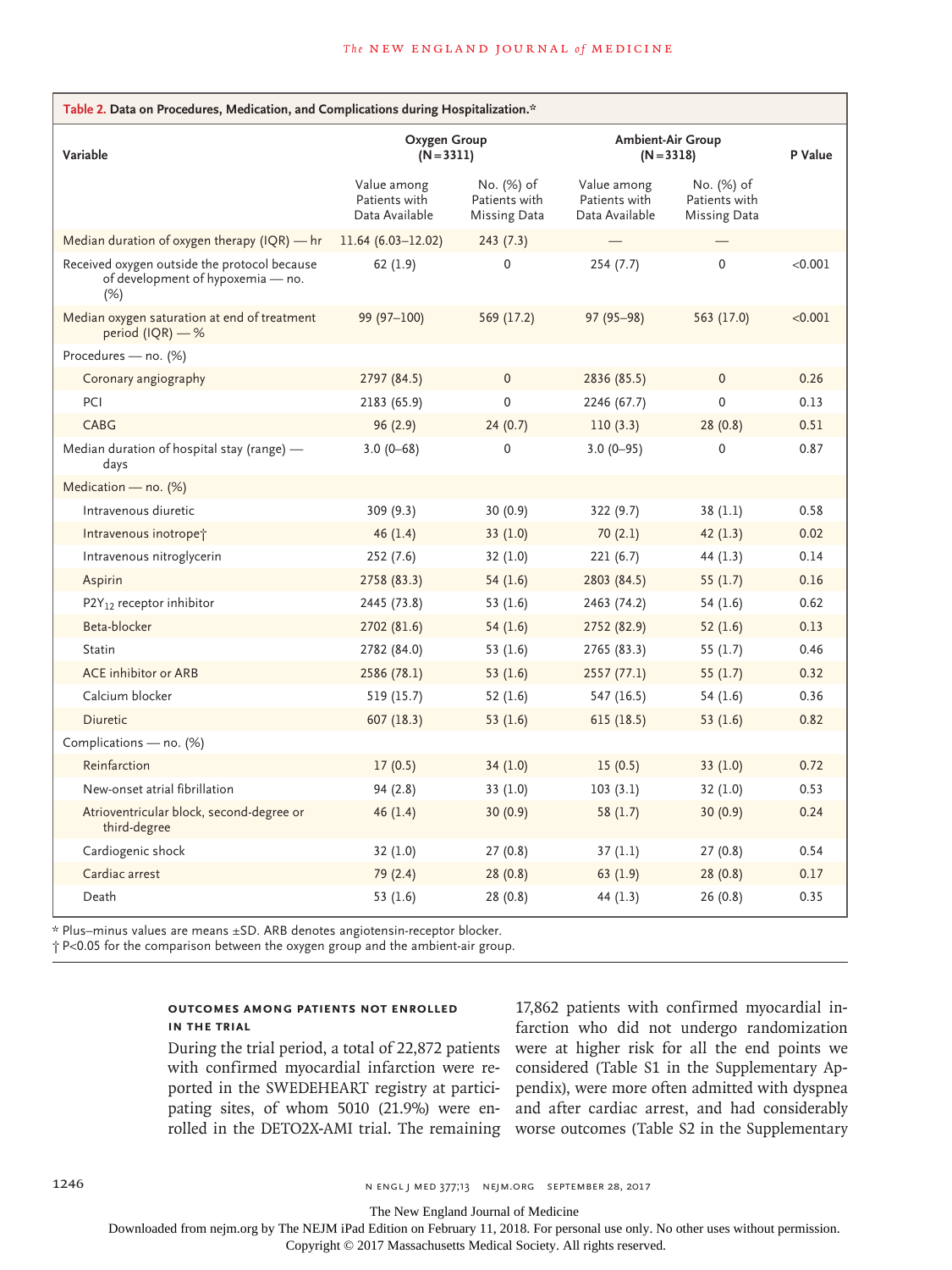

post hoc testing by inserting a linear treatment–time interaction in the Cox proportional-hazards model, which did

Appendix) than those with confirmed myocardial infarction who were enrolled in the trial. Patients with suspected but not confirmed myocardial infarction who were not enrolled in the trial are not recorded in the SWEDEHEART registry, and therefore data for such patients were not available for comparison.

# Discussion

This clinical trial involving patients with suspected acute myocardial infarction who did not have hypoxemia at baseline showed no significant effect of supplemental oxygen, as compared with ambient air, on all-cause mortality at 1 year or on the incidence of rehospitalization with myocardial infarction. The absence of an effect of supplemental oxygen on mortality was consistent in all prespecified subgroups, regardless of baseline characteristics or final diagnosis. These findings are consistent with the results of meta-AVOID trial. Furthermore, in the DETO2X-AMI analyses<sup>10,17,18</sup> and are also in accordance with trial, we recruited patients with suspected myothe recently published results of the small (100 cardial infarction in the prehospital and hospital

patients) Supplemental Oxygen in Catheterized Coronary Emergency Reperfusion (SOCCER) trial,19 in which oxygen was found to have no effect on infarct size.

The AVOID trial of oxygen in acute myocardial infarction enrolled 441 patients with STEMI. The AVOID investigators reported larger myocardial infarcts among the patients who were assigned to receive oxygen than among those who were not assigned to receive oxygen.<sup>9</sup> A larger infarct size due to oxygen could be expected to increase mortality.<sup>20</sup> However, we did not see any effect of oxygen on mortality in the current trial. We also found no difference between the two study groups in the extent of myocardial injury as indicated by cardiac troponin levels, despite a lower incidence of hypoxemia in the oxygen group. The two trials differed in several ways. The DETO2X-AMI trial recruited 15 times as many patients as the

The New England Journal of Medicine

Downloaded from nejm.org by The NEJM iPad Edition on February 11, 2018. For personal use only. No other uses without permission.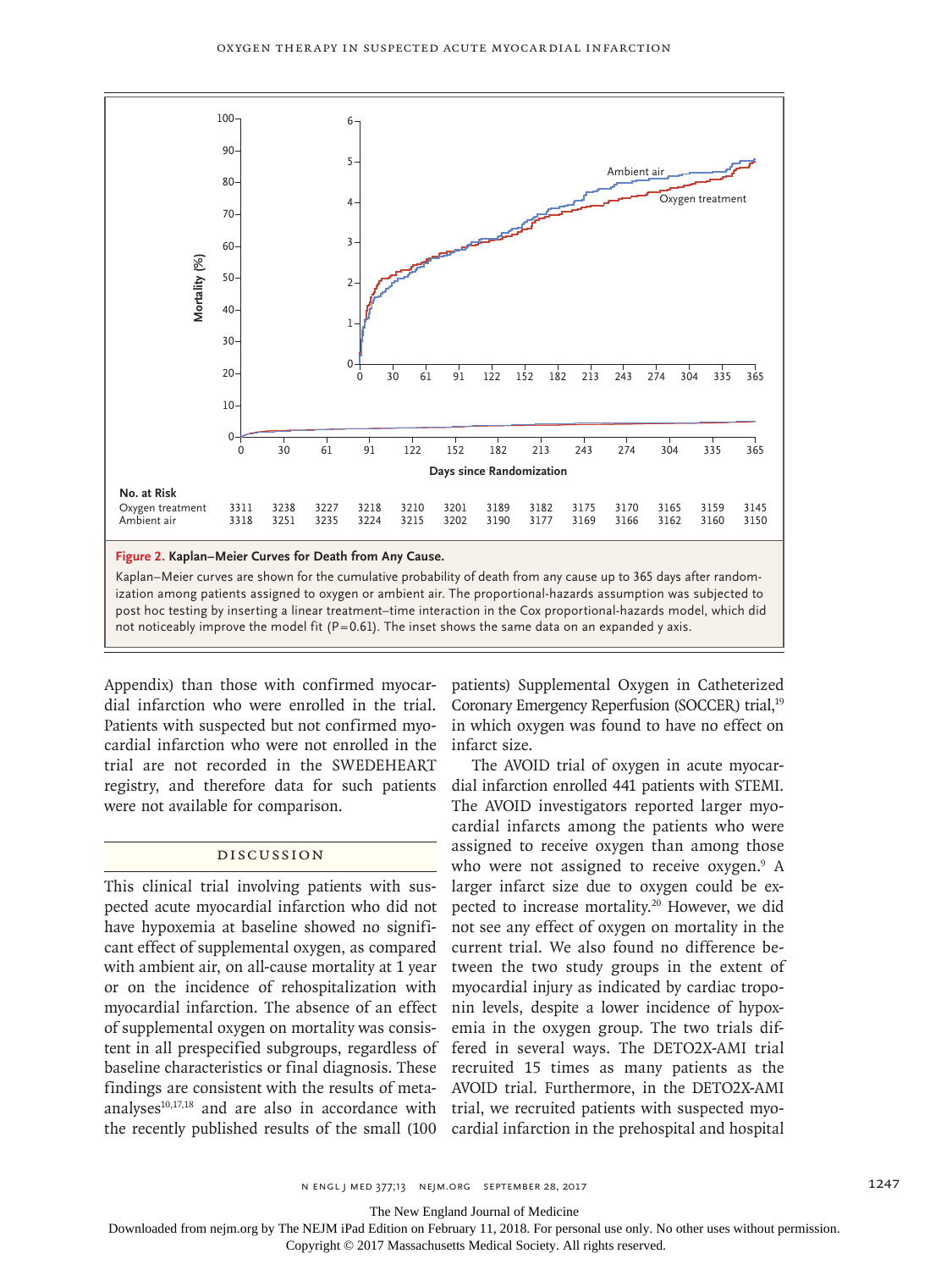| Table 3. End Points during and after Hospitalization.                                            |                              |                                          |                                 |         |  |
|--------------------------------------------------------------------------------------------------|------------------------------|------------------------------------------|---------------------------------|---------|--|
| <b>Timing and End Point</b>                                                                      | Oxygen Group<br>$(N = 3311)$ | <b>Ambient-Air Group</b><br>$(N = 3318)$ | <b>Hazard Ratio</b><br>(95% CI) | P Value |  |
| 365 Days after randomization                                                                     |                              |                                          |                                 |         |  |
| Death from any cause - no. (%)                                                                   | 166(5.0)                     | 168(5.1)                                 | $0.97(0.79 - 1.21)$             | 0.80    |  |
| Rehospitalization with myocardial infarction<br>$-$ no. (%)                                      | 126(3.8)                     | 111(3.3)                                 | $1.13(0.88 - 1.46)$             | 0.33    |  |
| Composite of death from any cause or rehospital-<br>ization with myocardial infarction - no. (%) | 275(8.3)                     | 264(8.0)                                 | $1.03(0.87 - 1.22)$             | 0.70    |  |
| 30 Days after randomization                                                                      |                              |                                          |                                 |         |  |
| Death from any cause - no. (%)                                                                   | 73 (2.2)                     | 67(2.0)                                  | $1.07(0.77 - 1.50)$             | 0.67    |  |
| Rehospitalization with myocardial infarction<br>$-$ no. (%)                                      | 45(1.4)                      | 31(0.9)                                  | $1.46(0.92 - 2.31)$             | 0.11    |  |
| Composite of death from any cause or rehospital-<br>ization with myocardial infarction - no. (%) | 114(3.4)                     | 95(2.9)                                  | $1.19(0.91 - 1.56)$             | 0.21    |  |
| During hospital stay                                                                             |                              |                                          |                                 |         |  |
| Median highest measured level of highly sensi-<br>tive troponin T (IQR) — ng/liter*              | 946.5 (243.0-2884.0)         | 983.0 (225.0-2931.0)                     |                                 | 0.97    |  |

\* Data were available for 3976 (79.4%) of the 5010 patients with confirmed myocardial infarction: 1998 patients (80.4%) in the oxygen group and 1978 patients (78.3%) in the ambient-air group. The P value for the comparison was calculated with the use of a nonparametric Wilcoxon signed-rank test.

> settings, whereas in the AVOID trial only patients with STEMI were enrolled, and all patients were enrolled through the ambulance service. In the DETO2X-AMI trial, we enrolled patients who had an oxygen saturation of 90% or higher, and we administered oxygen at 6 liters per minute through an open face mask, whereas in the AVOID trial a lower limit of 94% oxygen saturation was used, and oxygen was provided at 8 liters per minute through a closed mask.

> Several limitations of the present trial warrant consideration. Our trial was an open-label trial; double blinding was not considered to be feasible or ethical, because there is no pressurized air in Swedish ambulances, and the available closed Hudson masks might have put patients at risk for carbon dioxide retention if they had been used as a sham comparator. Clinical and procedural end-point measures were obtained from SWEDEHEART and the Swedish National Population Registry and were not centrally adjudicated. However, the primary end point of death from any cause does not require adjudication. Any degree of uncertainty in other nonadjudicated secondary outcome variables should be equally distributed over the two randomized study groups. Furthermore, the agreement between key variables in the registry and medical records has repeatedly been found to be

95% to 96% when checked by designated registry monitors in the past. $11$ 

Finally, when the trial was being planned, available sources suggested a 1-year mortality of 14.4% among patients with myocardial infarction, and this value was used in our power calculations.12 In reality, mortality was substantially lower, for several reasons. The power calculation was based on a cohort of patients from the SWEDEHEART registry, all of whom had a final diagnosis of myocardial infarction that was evaluated independently of levels of oxygen saturation (which are not available in SWEDEHEART), whereas 24.4% of the participants in our trial had other diagnoses, and some of these patients were at lower risk for death than those with myocardial infarction. By design, our trial excluded patients with hypoxemia, but these patients contributed considerably to the total mortality in an unselected population with myocardial infarction. Consequently, the patients with myocardial infarction who did not undergo randomization during the trial period were at higher risk for all the end points we considered and had higher event rates than the patients who were included in our trial. In addition, the informed-consent procedure approved by the ethics committee demanded oral agreement before initiation of the trial. Therefore, patients with altered mental

1248 **n** engl j med and the state in the state of the state in the state in the state in the state in the state in the state in the state in the state in the state in the state in the state in the state in the state in the

The New England Journal of Medicine

Downloaded from nejm.org by The NEJM iPad Edition on February 11, 2018. For personal use only. No other uses without permission.